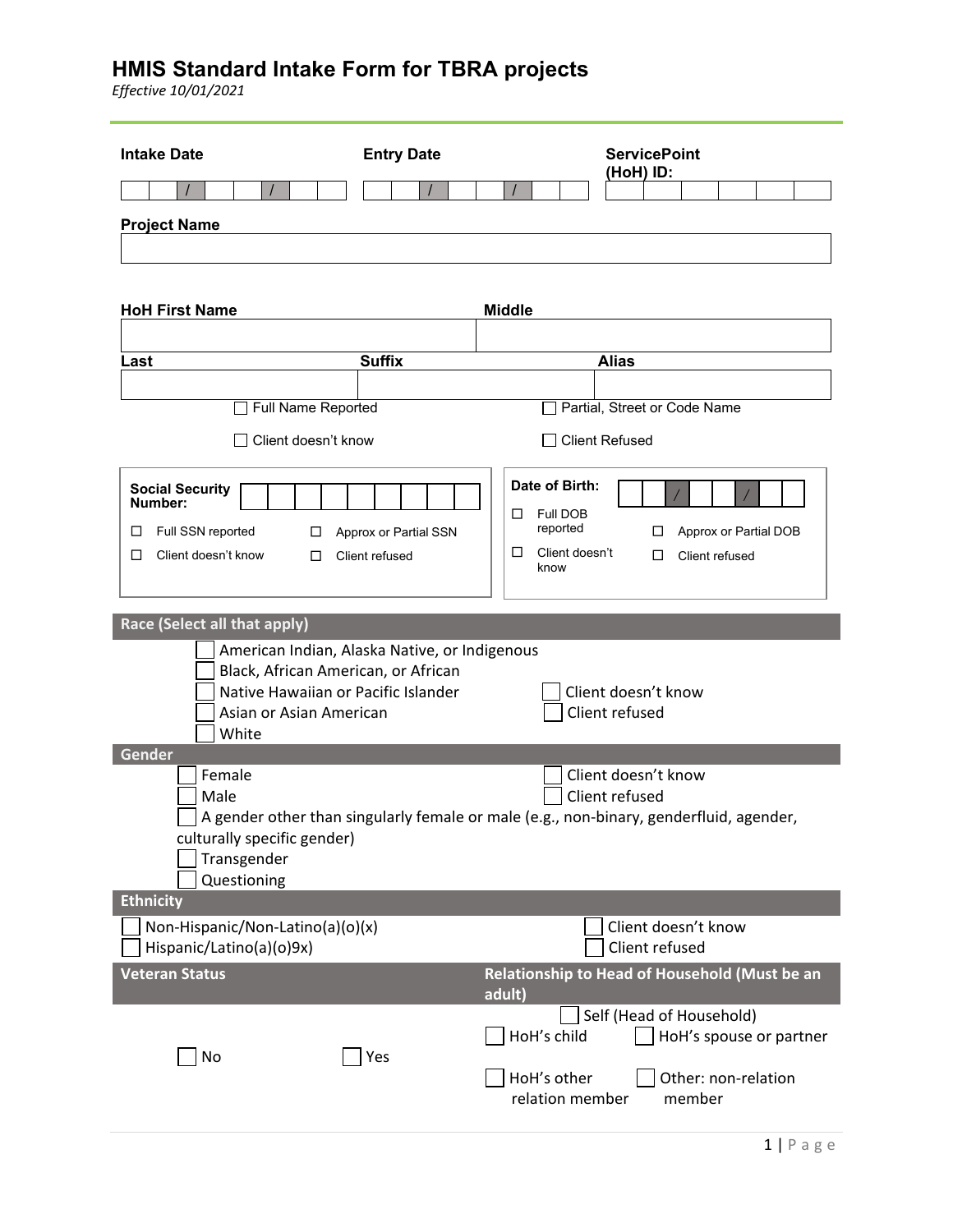*Effective 10/01/2021*

| <b>Housing Move-in Date</b>                                                                                                        |                                                                                                                               |
|------------------------------------------------------------------------------------------------------------------------------------|-------------------------------------------------------------------------------------------------------------------------------|
| Based on the housing move-in date above, what county was the client housed in?                                                     |                                                                                                                               |
| <b>Unit Address</b>                                                                                                                |                                                                                                                               |
| <b>Unit City</b>                                                                                                                   |                                                                                                                               |
| <b>Unit Zip</b>                                                                                                                    |                                                                                                                               |
| Number of bedrooms in unit                                                                                                         |                                                                                                                               |
| Number of people in unit                                                                                                           |                                                                                                                               |
| <b>Health Insurance</b>                                                                                                            |                                                                                                                               |
| No<br>Yes (identify source below)                                                                                                  | Client doesn't know<br>Client                                                                                                 |
| <b>Source</b>                                                                                                                      |                                                                                                                               |
| Medicaid<br>State Children's Health Insurance (KCHIP)<br><b>Employer-Provided Health Insurance</b><br>Private Pay Health Insurance | Medicare<br><b>VA Medical Services</b><br>Health Insurance obtained through COBRA<br><b>State Health Insurance for Adults</b> |

|  |  | Indian Health Services Program |  |
|--|--|--------------------------------|--|
|--|--|--------------------------------|--|

**Disability**

| - Private Pay Health Insurance<br>Indian Health Services Program                                             | State Health Insurance for Adults<br>Other: |  |  |
|--------------------------------------------------------------------------------------------------------------|---------------------------------------------|--|--|
|                                                                                                              |                                             |  |  |
| <b>Disability</b>                                                                                            |                                             |  |  |
| Do you have a physical, mental or emotional Impairment, a post-traumatic stress disorder, or brain injury; a |                                             |  |  |

| development disability, HIV/AIDS, or a diagnosable substance abuse problem?<br>Yes (indicate type(s) below)<br>Client doesn't know<br>Client refused<br>No |                 |                                     |                            |                            |                      |                                      |
|------------------------------------------------------------------------------------------------------------------------------------------------------------|-----------------|-------------------------------------|----------------------------|----------------------------|----------------------|--------------------------------------|
|                                                                                                                                                            | <b>Physical</b> | <b>Mental Health</b>                | <b>Chronic</b>             | Alcohol                    | <b>Developmental</b> | <b>HIV/AIDS</b>                      |
|                                                                                                                                                            |                 |                                     | Health<br><b>Condition</b> | $\Box$ Both                |                      |                                      |
| Expected to be of long-<br>continued and indefinite<br>duration and substantially<br>impairs ability to live<br>independently:                             | Yes<br>No       | Yes<br>$\mathbf{1}$<br>$\Box$<br>No | Yes<br>$\mathbf{I}$<br>No  | Yes.<br>$\mathbf{I}$<br>No | Yes<br>П<br>No       | Yes<br>$\mathcal{L}$<br>$\Box$<br>No |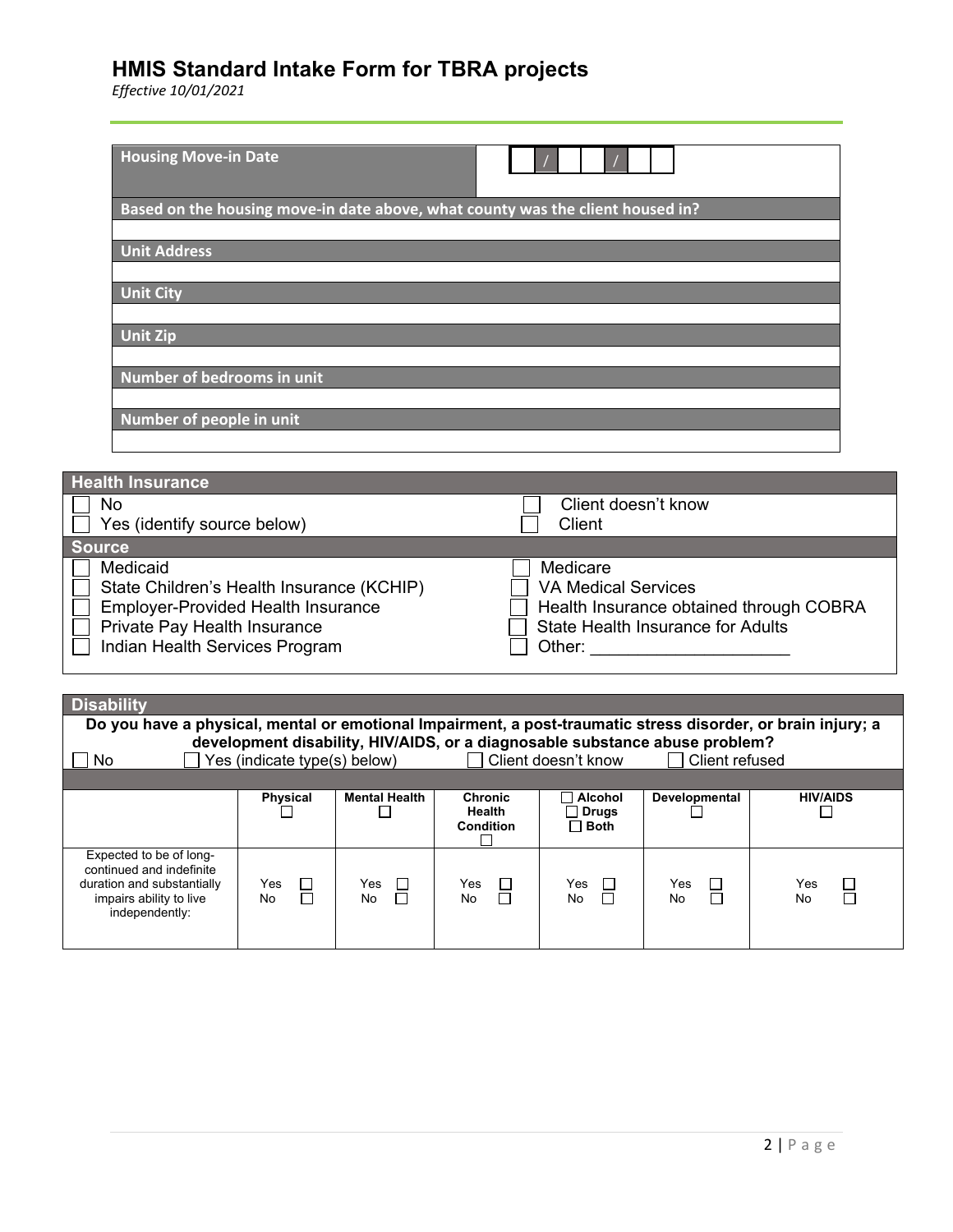# **\*\*Only answer the following questions for Adults and HoH. \*\***

| Income                                                                                                            |                                             |  |  |
|-------------------------------------------------------------------------------------------------------------------|---------------------------------------------|--|--|
| No/None at all                                                                                                    | Yes (identify source and amounts)           |  |  |
| Client refused<br>Client doesn't know                                                                             |                                             |  |  |
| <b>Source</b>                                                                                                     | Amount:                                     |  |  |
| Earned income (i.e., employment income)                                                                           | \$<br>-00                                   |  |  |
| Unemployment Insurance                                                                                            | \$<br>00                                    |  |  |
| Supplemental Security Income (SSI)                                                                                | \$<br>. 00                                  |  |  |
| Social Security Disability Income (SSDI)                                                                          | \$<br>.00                                   |  |  |
| <b>Retirement Income from Social Security</b>                                                                     | \$<br>00                                    |  |  |
| VA Service-Connected Disability                                                                                   | \$<br>.00                                   |  |  |
| Compensation                                                                                                      |                                             |  |  |
| VA Non-Service-Connected Disability Pension                                                                       | \$<br>.00                                   |  |  |
| <b>Worker's Compensation</b>                                                                                      | $\overline{\boldsymbol{\mathsf{s}}}$<br>.00 |  |  |
| <b>Temporary Assistance for Needy Families</b>                                                                    | $\overline{\mathbf{s}}$<br>.00              |  |  |
| (TANF)                                                                                                            |                                             |  |  |
| General Assistance (GA)                                                                                           | \$<br>00                                    |  |  |
| Private disability Insurance                                                                                      | \$<br>00                                    |  |  |
| Pension or retirement income from a former                                                                        | \$<br>00                                    |  |  |
| job                                                                                                               |                                             |  |  |
| <b>Child Support</b>                                                                                              | \$<br>00                                    |  |  |
| Alimony or other spousal support                                                                                  | \$<br>.00                                   |  |  |
| Other source:                                                                                                     | $\overline{\mathbf{s}}$<br>00               |  |  |
| <b>Total Monthly Income:</b>                                                                                      | \$                                          |  |  |
| <b>Non-Cash Benefits</b>                                                                                          |                                             |  |  |
| No/None at all                                                                                                    | Yes (Identify source below)                 |  |  |
| Client doesn't know                                                                                               | Client refused                              |  |  |
| <b>Source</b>                                                                                                     |                                             |  |  |
| Supplemental Nutrition Assistance Program (SNAP)                                                                  |                                             |  |  |
| Special Supplemental, Nutrition Program for Women, Infants, and Children (WIC)<br><b>TANF Child Care services</b> |                                             |  |  |
| TANF transportation services                                                                                      |                                             |  |  |
| <b>Other TANF-funded services</b>                                                                                 |                                             |  |  |
| Other:                                                                                                            |                                             |  |  |
|                                                                                                                   |                                             |  |  |

#### **Client's Prior Living Situation - Prior to Project Entry** (Select one Living Situation and **answer the corresponding questions in the order in which they appear**) **Literally Homeless Situation Institutional Situation Transitional/Permanent Housing Situation Other**  $\Box$  Place not meant for habitation (e.g. a vehicle, abandoned building, bus/train/subway station, airport, anywhere outside).  $\Box$  Emergency shelter, including hotel or motel paid for with emergency shelter voucher  $\Box$  Safe Haven □ Foster care home or foster group home  $\Box$  Hospital or other residential non-psychiatric medical facility  $\Box$  Jail, prison or juvenile detention facility □ Long-term care facility or nursing home  $\Box$  Residential project or halfway house with no homeless criteria □ Hotel or motel paid for without emergency shelter voucher Transitional housing for homeless persons (including homeless youth)  $\Box$  Host Home (non-crisis) Staying or living in a friend's room, apartment or house  $\Box$  Staying or living in a family member's room, apartment or house □Rental by client, with GPD TIP housing subsidy □ Rental by client, with VASH housing subsidy Client doesn't know □ Client refused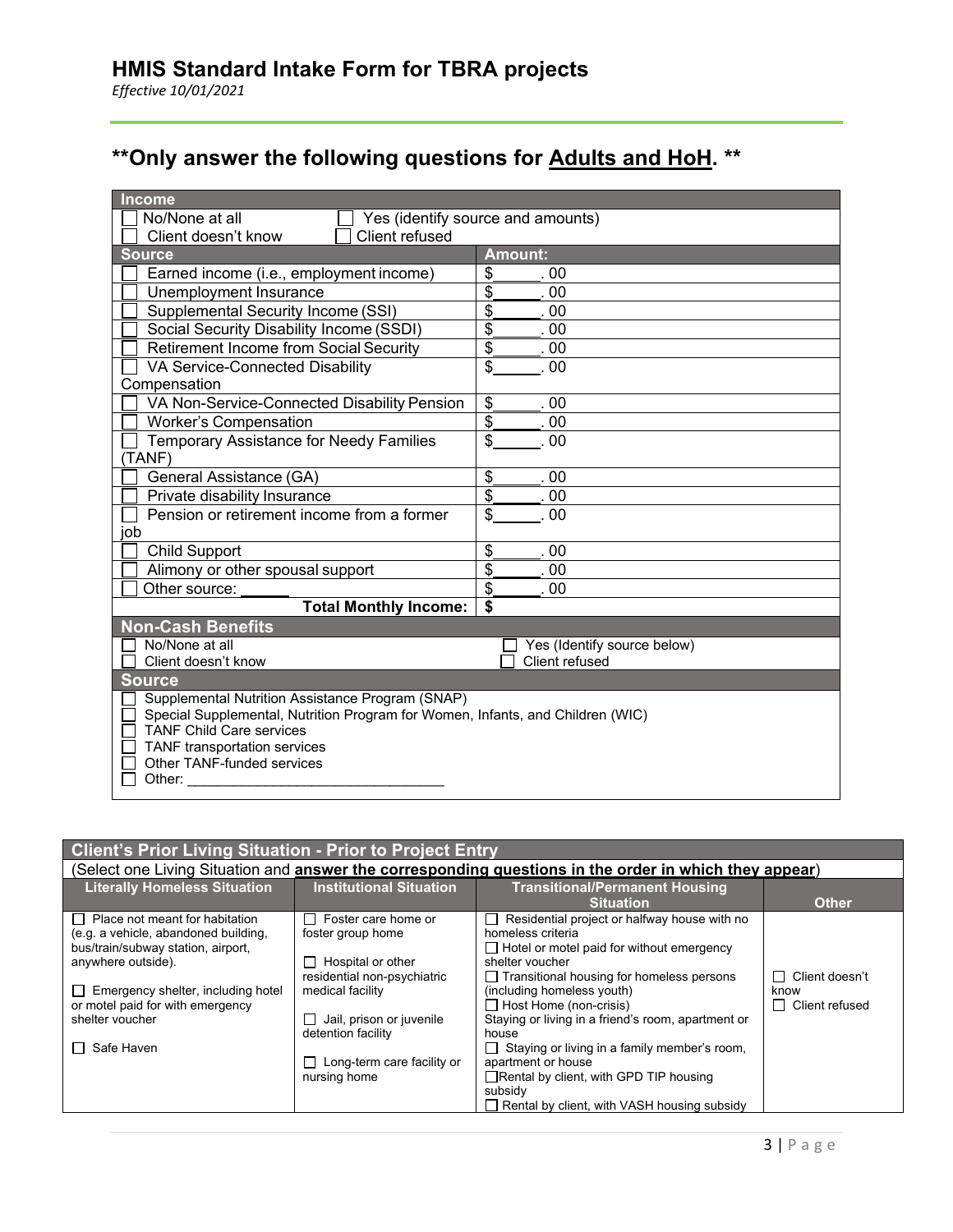*Effective 10/01/2021*

|                                                                                                                                                                                                                                                                                                                                                         | $\Box$ Psychiatric hospital or<br>other psychiatric facility<br>$\Box$ Substance abuse<br>treatment facility or detox<br>center                                                                                                                                                                                                                                                                                                                                                                                                                     | Permanent housing (other than RRH) for<br>$\Box$<br>formerly homeless persons<br>$\Box$ Rental by client, with RRH or equivalent<br>subsidy<br>Rental by client, with HCV voucher (tenant or<br>project based)<br>$\Box$ Rental by client in a public housing unit<br>$\Box$ Rental by client, no ongoing housing subsidy<br>□ Rental by client with other ongoing housing<br>subsidy<br>□ Owned by client, with ongoing housing<br>subsidy<br>$\Box$ Owned by client, no ongoing housing<br>subsidy |                                                        |
|---------------------------------------------------------------------------------------------------------------------------------------------------------------------------------------------------------------------------------------------------------------------------------------------------------------------------------------------------------|-----------------------------------------------------------------------------------------------------------------------------------------------------------------------------------------------------------------------------------------------------------------------------------------------------------------------------------------------------------------------------------------------------------------------------------------------------------------------------------------------------------------------------------------------------|------------------------------------------------------------------------------------------------------------------------------------------------------------------------------------------------------------------------------------------------------------------------------------------------------------------------------------------------------------------------------------------------------------------------------------------------------------------------------------------------------|--------------------------------------------------------|
| Length of Stay in Prior Living<br>Situation (i.e. the literally homeless<br>situation identified above)?<br>$\Box$ One night or less<br>$\Box$ Two to six nights<br>□ One week or more but less than<br>one month<br>$\Box$ One month or more but less than<br>90 days<br>$\Box$ 90 days or more but less than one<br>year<br>$\Box$ One year or longer | Length of Stay in Prior<br>Living Situation (i.e. the<br>institutional situation<br>identified above)?<br>One night or less<br>Two to six nights<br>$\mathsf{L}$<br>One week or more but<br>П<br>less than one month<br>$\Box$ One month or more but<br>less than 90 days<br>$\Box$ 90 days or more but less<br>than one year<br>$\Box$ One year or longer<br>Did you stay in the<br>institutional situation less<br>than 90 days?<br>$\Box$ Yes (If YES - Complete<br><b>SECTION III)</b><br>$\Box$ No (If NO - End<br>Homeless History Interview) | Length of Stay in Prior Living Situation (i.e.<br>the housing situation identified above)<br>One night or less<br>П<br>Two to six nights<br>□<br>One week or more but less than one month<br>П<br>One month or more but less than 90 days<br>$\sqcup$<br>90 days or more but less than one year<br>$\Box$<br>$\Box$<br>One year or longer<br>Did you stay in the housing situation less<br>than 7 nights?<br>Yes (If YES - Complete SECTION III)<br>No (If NO - End Homeless History Interview)      | □ Client doesn't<br>know<br>$\Box$ Client refused      |
| $\Box$ N/A<br>(Complete SECTION IV Below)                                                                                                                                                                                                                                                                                                               | On the night before<br>entering the institutional<br>situation did you stay on<br>the streets, in emergency<br>shelter or a safe haven?<br>$\Box$ Yes (If YES – Complete<br><b>SECTION IV)</b><br>$\Box$ No (If NO - End<br>Homeless History Interview)                                                                                                                                                                                                                                                                                             | On the night before entering the housing<br>situation did you stay on the streets, in<br>emergency shelter or a safe haven?<br>$\Box$ Yes (If YES – Complete SECTION IV)<br>$\Box$ No (If NO – End Homeless History Interview)                                                                                                                                                                                                                                                                       | $\Box$ Client doesn't<br>know<br>$\Box$ Client refused |

| On the night before your previous stay, was that on the streets, in an<br>Emergency Shelter, or Safe Haven?<br>$\Box$ No<br>'Yes                                                              | Approximate start of homelessness:                                                                    |  |
|-----------------------------------------------------------------------------------------------------------------------------------------------------------------------------------------------|-------------------------------------------------------------------------------------------------------|--|
| Total number of times homeless on the street, in ES, or SH in the past<br>three years<br>$\Box$ Two times<br>One time<br>Three times<br>□ Client doesn't know<br>Four times<br>Client refused | Total number of months homeless on the street, in emergency shelter,<br>or SH in the past three years |  |

| Domestic Violence                                                              |  |
|--------------------------------------------------------------------------------|--|
| Are you, or have you been a survivor of domestic or intimate partner violence? |  |
| $\Box$ Client doesn't know<br>Yes<br>No.                                       |  |
| Client refused                                                                 |  |